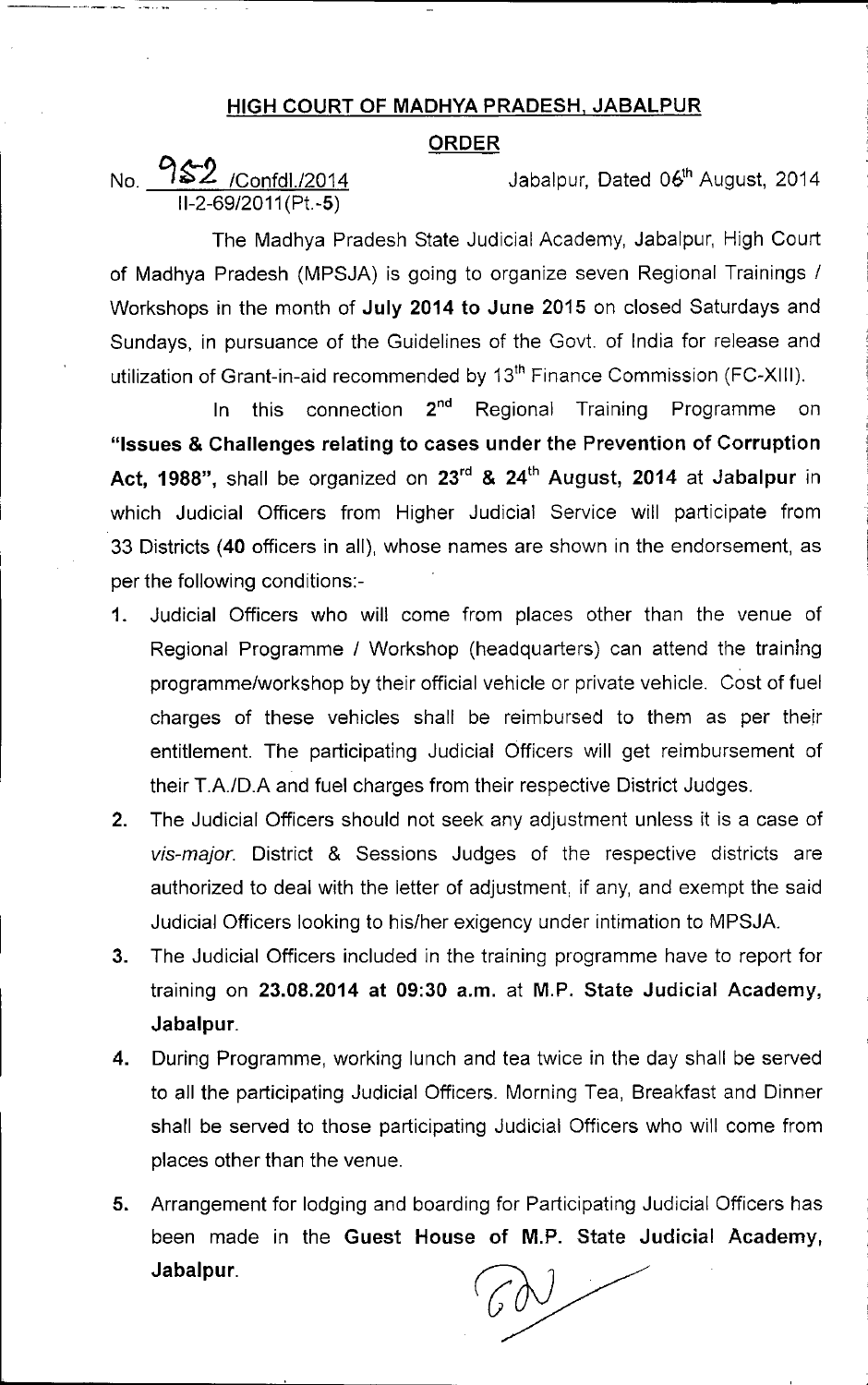- 6. The accommodation for the participating Judicial Officers shall be available in the Guest House of the Academy only from 03:00 PM onwards on the preceding day of commencement of training and up to 10:00 AM on the succeeding day of the last day of training.
- 7. Participating Judicial Officers coming *via* train are requested to report on their arrival at the Reception Counters set up near Main Exit Gate of Platform NO.1 & 4 of Main Railway Station Jabalpur.
- 8. Arrangement for conveyance from Railway Station to the Academy shall be made by the MPSJA, Jabalpur. It may not be possible for the Academy to make arrangement for carriage of participant's luggage to the parked vehicle.
- 9. Participating Judicial Officers who are arriving a day prior to the commencement of the training programme, or at hours other than those mentioned above, or by a different mode of conveyance, may inform the Acadmy to Shri Gyan Prakash Tekam, A.G. III on Telephone No. 0761- 2628679 or to Shri Pramod Kushwaha, Care Taker on Mobile No. 09713717147 or to Shri Pramod Kumar Chaturvedi, A.G. II on Mobile No. 08878747939, at least a day in advance, so that proper arrangement for reception may be made.
- 10. The Guest House of the Academy is located on second and third floor of the MPSJA building. At present the lift is not functional. The participants are, with prior intimation to the Academy, free to stay at the accommodation of their choice. In such case, the participants shall be entitled to T.A. & D.A as per rules. However, it would not be possible for the Academy to make arrangement for pick up and drop back to such place.
- 11. The participating Judicial Officers are directed to bring with them Lap Top Computers, along with, peripherals and Software CDs, provided by the High Court.
- 12. Officers of MPSJA, who will conduct the Regional Trainings/Workshops on non working Saturdays and Sundays shall be allowed to pay honorarium of Rs. 1500/- per day. This apart, Judicial Officers posted at Regional Headquarters, or from other places, whose services are utilized as Resource Person in this training programme/workshop shall be paid an honorarium of Rs. 1000/- per workshop.
- 13. Class III employees (not more than 2) of the District Headquarters whose services will be utilized during the training/workshop shall be paid an an **nonorarium of Rs. 1000/- per worksnop**.<br>Class III employees (not more than 2) of the D<br>services will be utilized during the training/v<br>incentive of **Rs. 400/- each**.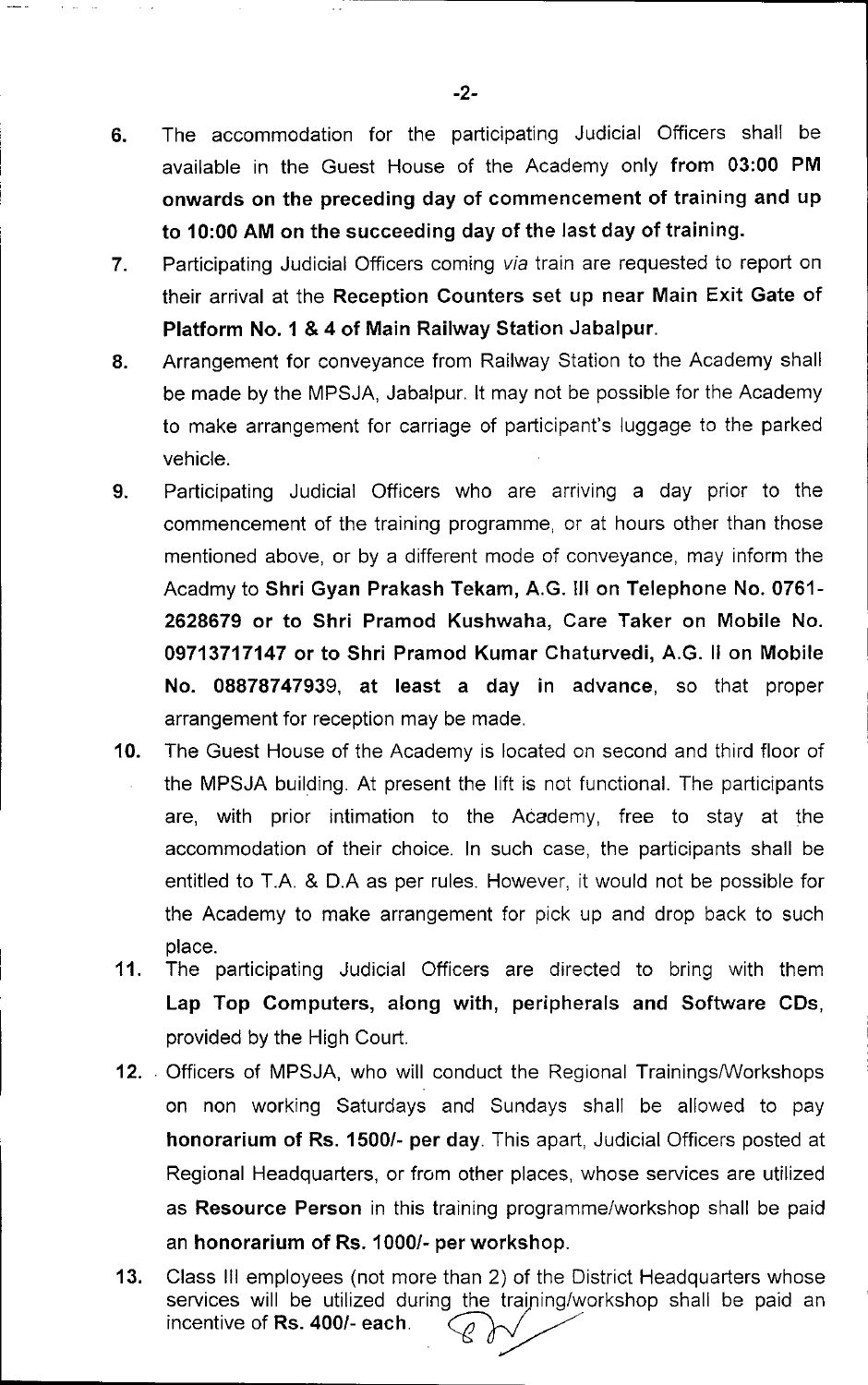\_.-.=-:-----------------------------....,.'

14. The staff of MPSJA, whose services will be utilized during the training, shall be paid an incentive @ Rs. *400/-* per day to Class-III employees and Rs. *200/-* per day to Class-IV employees.

BY ORDER OF HON'BLE THE CHIEF JUSTICE

 $4714$  $\mathcal{C}_1$   $\mathcal{D}_2$ 

(VED PRAKASH) *REGISTRAR GENERAL* 

Endt. No.  $953$  /Confdl./2014 Dated 06<sup>th</sup> August, 2014 11-2-69/2011(Pt.-5)

Copy forwarded to:-

- The Principal Secretary, Government of M.P., Law & Legislative Affairs Department, Vindhyachal Bhawan, Bhopal for information. 1.
- 2.
- 1. Shri Sanjeev Sudhakar Kalgaonkar, IAD.J., Bhopal.
- 2. Shri Amnis Kumar Verma, I A.D.J., Morena.
- 3. Shri Hridesh, IAD.J., Sagar.
- 4. Shri Rajendra Prasad Gupt, IAD.J., Satna.
- 5. Shri Gunwant Singh Saluja, IAD.J., Ujjain.
- 6. Shri Ruchir Sharma, IAD.J., Datia.
- 7. Shri Axay Kumar Dwivedi, IAD.J., Khandwa.
- 8. Shri Yogesh Chandra Gupt, I.A.D.J., Jabalpur.
- 9. Smt. Indra Singh, IA.D.J., Indore.
- 10. Shri Pratap Kumar Tiwari, IAD.J., Seoni.
- 11. Shri Ajay Prakash Mishr, Ii A.D.J., Jabalpur.
- 12. Shri Munshi Singh Chandrawat, I A.D.J., Ratlam.
- 13. Shri Sabhapati Yadav, IADJ, Gwalior.
- 14. Shri Rama Shankar Sharma, III A.D.J., Indore.
- 15. Shri Mahesh Kumar Sharma, VI A.D.J., Jabalpur.
- 16. Shri Ajay Kumar Garg, I A.D.J., Narsimhapur.
- 17. Shri Rakesh Shrotriya, I A.D.J., Sehore.
- 18. Shri Gyan Prakash Agrawal, IADJ, Guna.
- 19. Shri Sanat Kumar Kashyap, I A.D.J., Anuppur.
- 20. Shri Manoj Kumar Shrivastava, II A.D.J., Bhopal.
- 21. Shri Virendra Singh Rajput, I A.D.J., Harda.
- 22. Shri Hitendra Singh Sisodiya, IA.D.J., Barwani.
- 23. Shri Rajeev Kumar Karmahe, IAD.J., Mandla.
- 24. Shri Rajeev Apte, I A.D.J., Dewas.
- 25. Shri Rampratap Singh, IAD.J., Damoh.
- 26. Smt. Tripti Sharma, IAD.J., Katni.